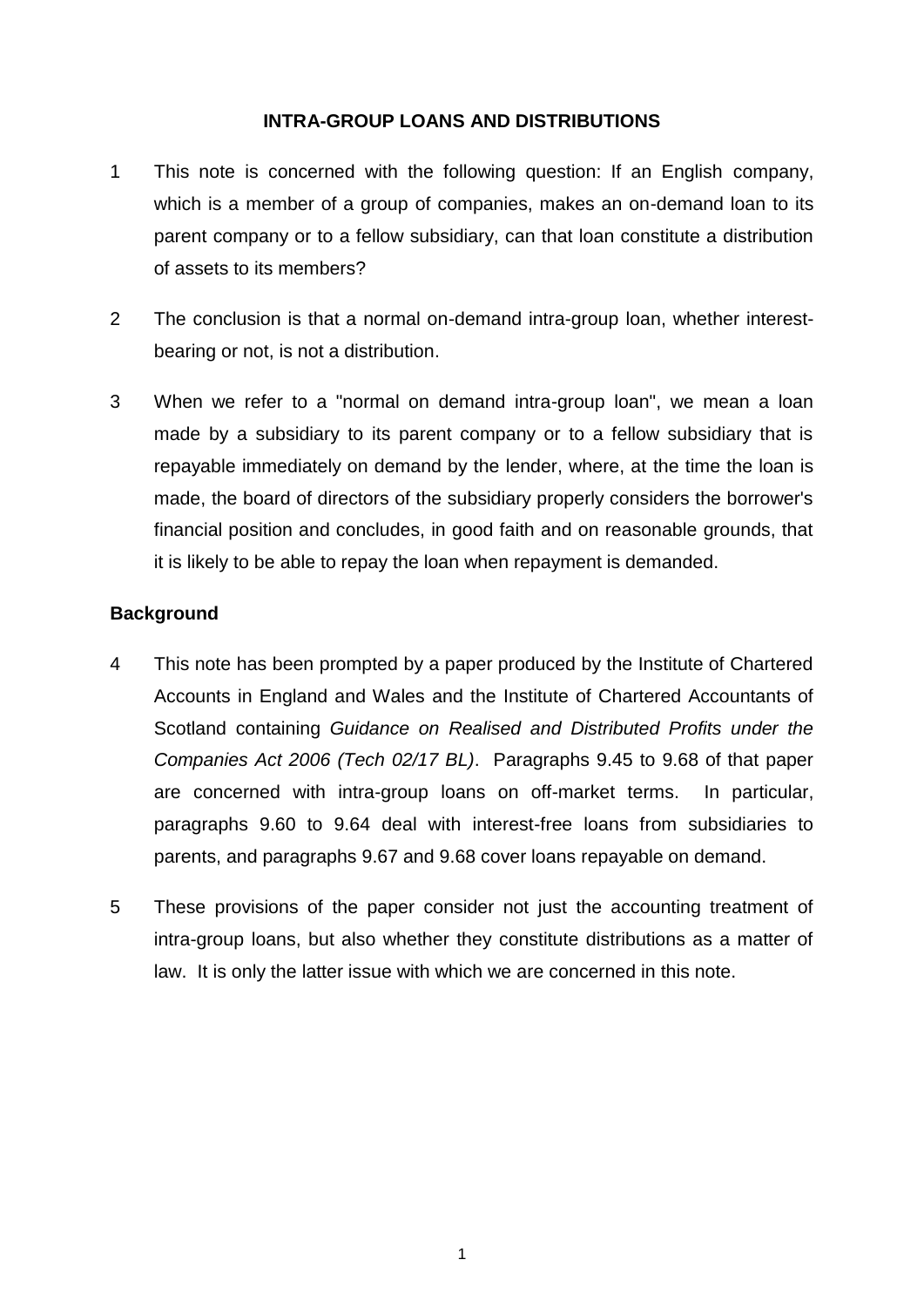### **Directors' duties**

- 6 The directors of a subsidiary must act in accordance with their fiduciary duties which are owed to the subsidiary. One such duty is that the directors of a subsidiary must exercise their powers in the best interests of the subsidiary itself, rather than in the interests of the group as a whole.<sup>1</sup>
- 7 The main consideration for the board of a subsidiary which is considering making a loan to its parent company or to a fellow subsidiary is the ability of the borrower to repay or refinance the loan. The board of directors of the subsidiary needs to consider the actual and prospective financial condition of the borrower and the likelihood that it will be able to repay or refinance the loan when repayment is demanded.
- 8 This is a judgement which the board of the subsidiary needs to make at the time the loan is made, based on the information which is available to it  $-$  or which ought to be available to it – at that time.<sup>2</sup>
- 9 The question is whether the board of the subsidiary can conclude, in good faith and on reasonable grounds, that the borrower is likely to be able to repay or refinance the loan when repayment is demanded. If the board cannot do so, it should not approve the loan without making appropriate arrangements to protect the subsidiary. If the board can do so, it then needs to consider whether it is appropriate to grant the loan in the circumstances.
- 10 The circumstances will include the terms on which the loan is to be made. The key issue will normally be whether interest will be payable (and, if so, at what rate).
- 11 There is no legal requirement to charge interest on a loan. If the board of the subsidiary considers it likely that the borrower will be able to repay or refinance the loan when repayment is demanded, it may take the view – in the context of the entire transaction and also in the context of the overall relationship between the parties – that it is appropriate to make the loan on an interest-free basis or

l

<sup>1</sup> *Charterbridge Corporation v Lloyds Bank* [1970] Ch 62 at 74.

<sup>&</sup>lt;sup>2</sup> If circumstances change after the loan has been made, the board of the subsidiary should consider whether the borrower will still be able to repay or refinance the loan and assess whether it is in its best interests to demand repayment.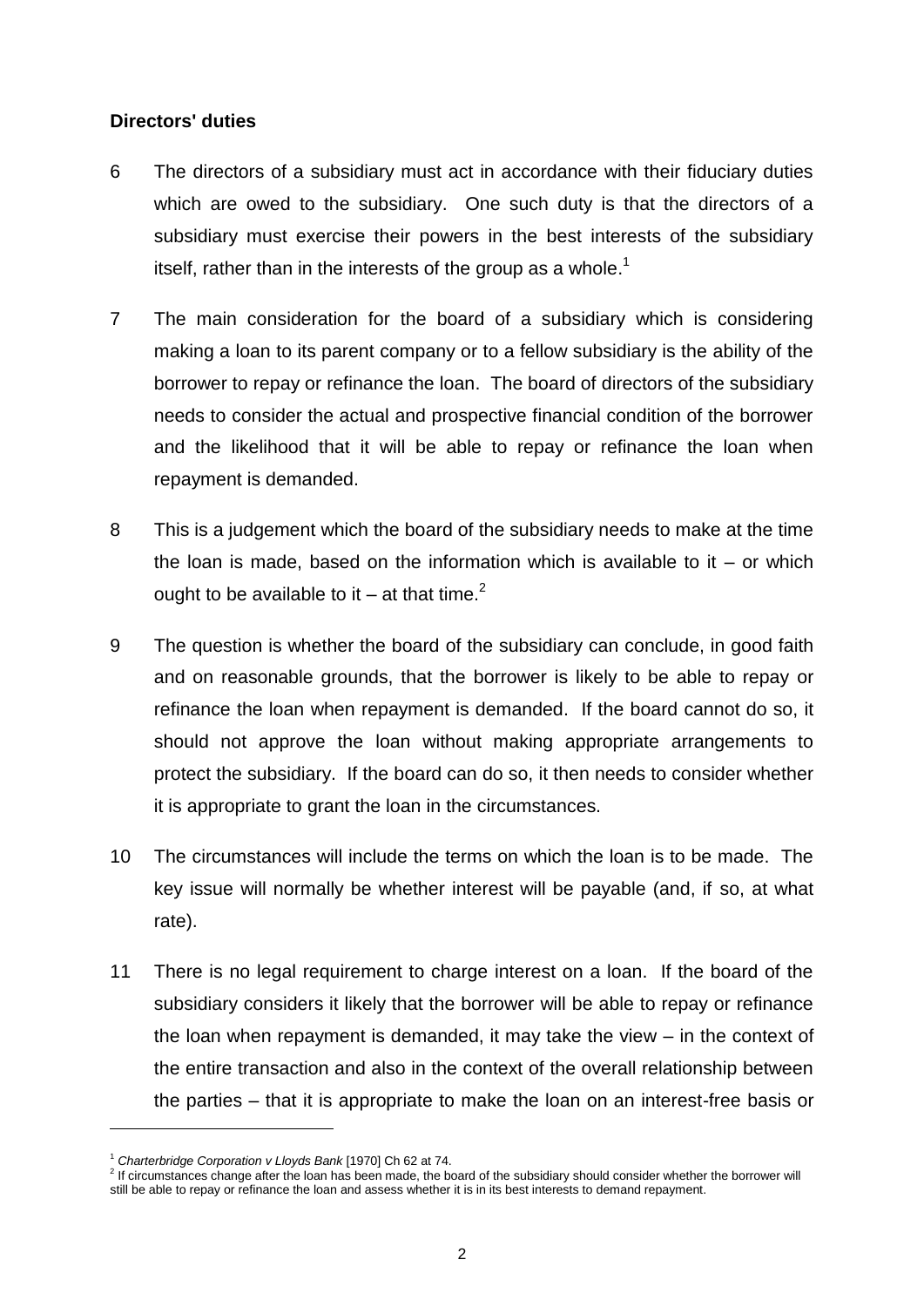at an interest rate which is lower than a market rate. The board of the subsidiary may consider, for example, that the subsidiary receives other benefit from making a loan to the parent company. This might arise in a number of different circumstances. By way of illustration, the subsidiary may be dependent on being part of a financially stable group of companies where the subsidiary is able to access its parent's management and expertise or to benefit from the provision of shared services within the group or other synergies arising from being part of the group. The subsidiary might also benefit from being able to access or having the potential to access the parent's financing either directly or indirectly on more favourable terms than it could obtain for itself.

12 Fiduciary duties require that the directors of the subsidiary properly consider the interests of the subsidiary when deciding whether or not to make a loan and on what terms. This note considers whether, in addition to these rules, there is a further requirement that the loan satisfies the rules concerning distributions.

### **Distributions**

- 13 Company law regulates the circumstances in which companies can make distributions to their members through both statute and common law maintenance of capital principles.
- 14 The statutory rules on distributions are contained in Part 23 of the Companies Act 2006. A distribution is defined by Section 829(1) of the Companies Act 2006 as "every description of distribution of a company's assets to its members, whether in cash or otherwise".
- 15 There is no more specific definition of "distribution" in the Companies Act. We consider that a distribution must involve a disposition of the assets of the company to or for the benefit of its shareholders. Support for this is found in Section 845, which (under the heading "Distributions in kind: determination of amount") applies to "a sale, transfer or other disposition by a company of a noncash asset".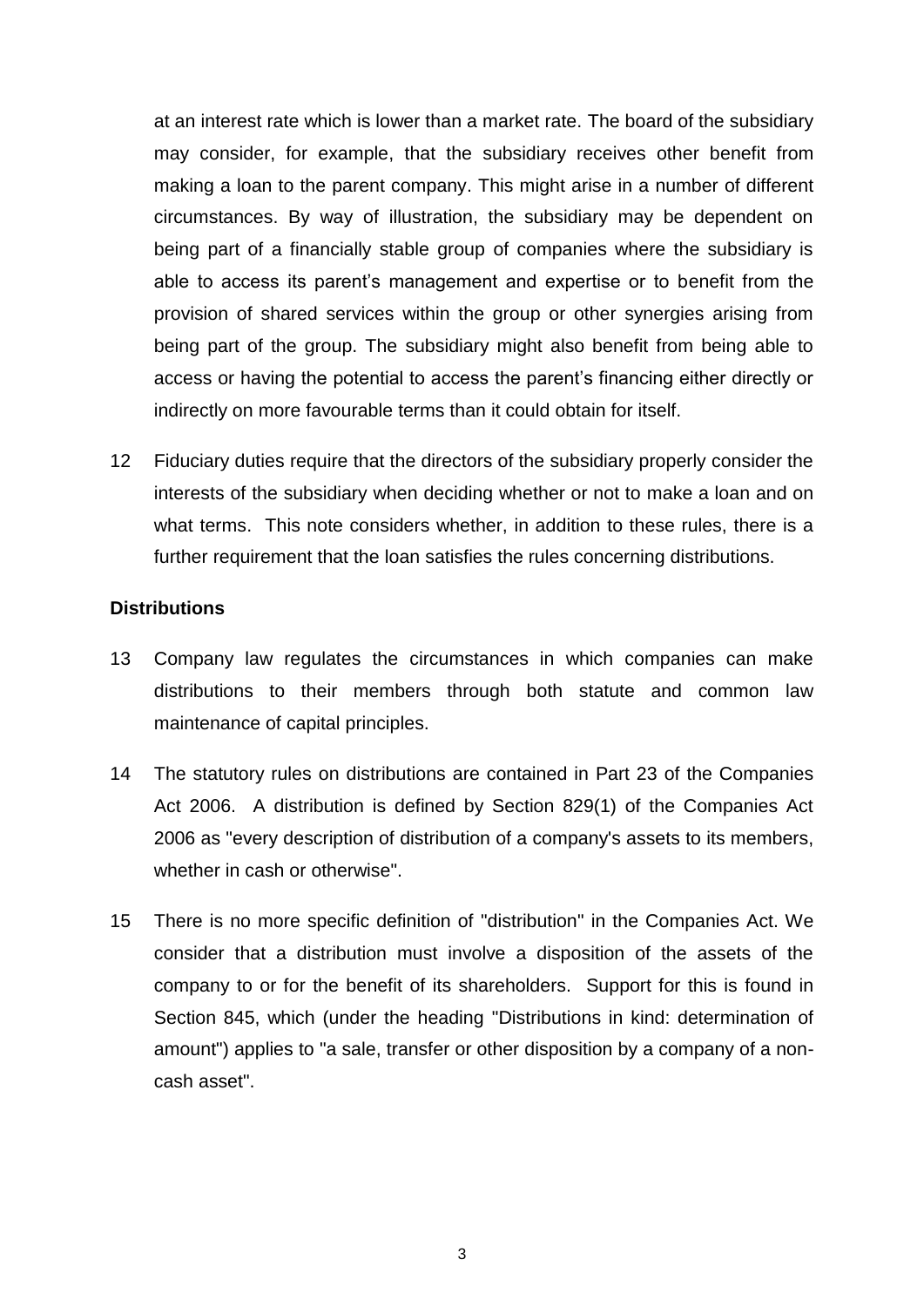- 16 The cases show that excessive payments of interest or of directors' fees to a shareholder may amount to a distribution. $3$  There is also authority for the proposition that a sale by a company of an asset at an undervalue to an associated company for the benefit of its shareholder can constitute a distribution.<sup>4</sup> The fact that the parties do not describe it as a distribution is not conclusive.
- 17 The leading case is *Progress Property Co v Moore*<sup>5</sup> . Here, the Supreme Court confirmed that the court must look at the substance, rather than the outward appearance, of the transaction. The mere fact that a company has entered into a transaction at an undervalue with its parent company is not, of itself, sufficient to make the transaction a disguised distribution. But it will be a distribution if that is in substance what was intended. If a transaction involves a disposition of assets at an undervalue to or for the benefit of the shareholder, a "margin of appreciation" is allowed in assessing the adequacy of the consideration received for the disposition. If the consideration received is within this margin of appreciation, the transaction will not be regarded as a disguised distribution. $^6$

#### **Can an intra-group loan be a distribution?**

- 18 The fact that a subsidiary does not charge interest (or charges interest at a rate less than the market rate) on a loan does not result in a disposition of the subsidiary's assets and interest foregone is not a distribution.
- 19 Although a loan involves a transfer of cash from the lender to the borrower we do not consider that amounts to a distribution if repayment of the loan may be demanded at any time because the lender retains the ability to demand repayment whenever it needs the cash for its business. The loan may amount to a distribution but only if (i) viewed objectively, it is likely that the borrower will not be able to repay the loan, when demanded, and (ii) the subsidiary does not receive appropriate value for assuming that risk. If there is no intention that the

l

<sup>3</sup> *Ridge Securities v IRC* [1964] 1 WLR 479; *Re Halt Garage* [1982] 3 All ER 1016.

<sup>4</sup> *Aveling Barford v Perion* [1989] BCLC 626.

 $5$  [2011] 1 WLR 1.

<sup>&</sup>lt;sup>6</sup> Clydebank Football Club v Steedman [2000] ScotCS 250, 2002 SLT 109. In that case "margin of appreciation" was explained as follows: "If the transaction is genuinely conceived of and effected as an exchange for value and the difference ultimately found does not reflect a payment 'manifestly beyond any possible justifiable reward for that in respect of which allegedly it is paid', does not give rise to an exchange 'at a gross undervalue' and is not otherwise unreasonably large, there will not to any extent be a 'dressed up return of capital'. In assessing the adequacy of the consideration, a margin of appreciation may be properly allowed".